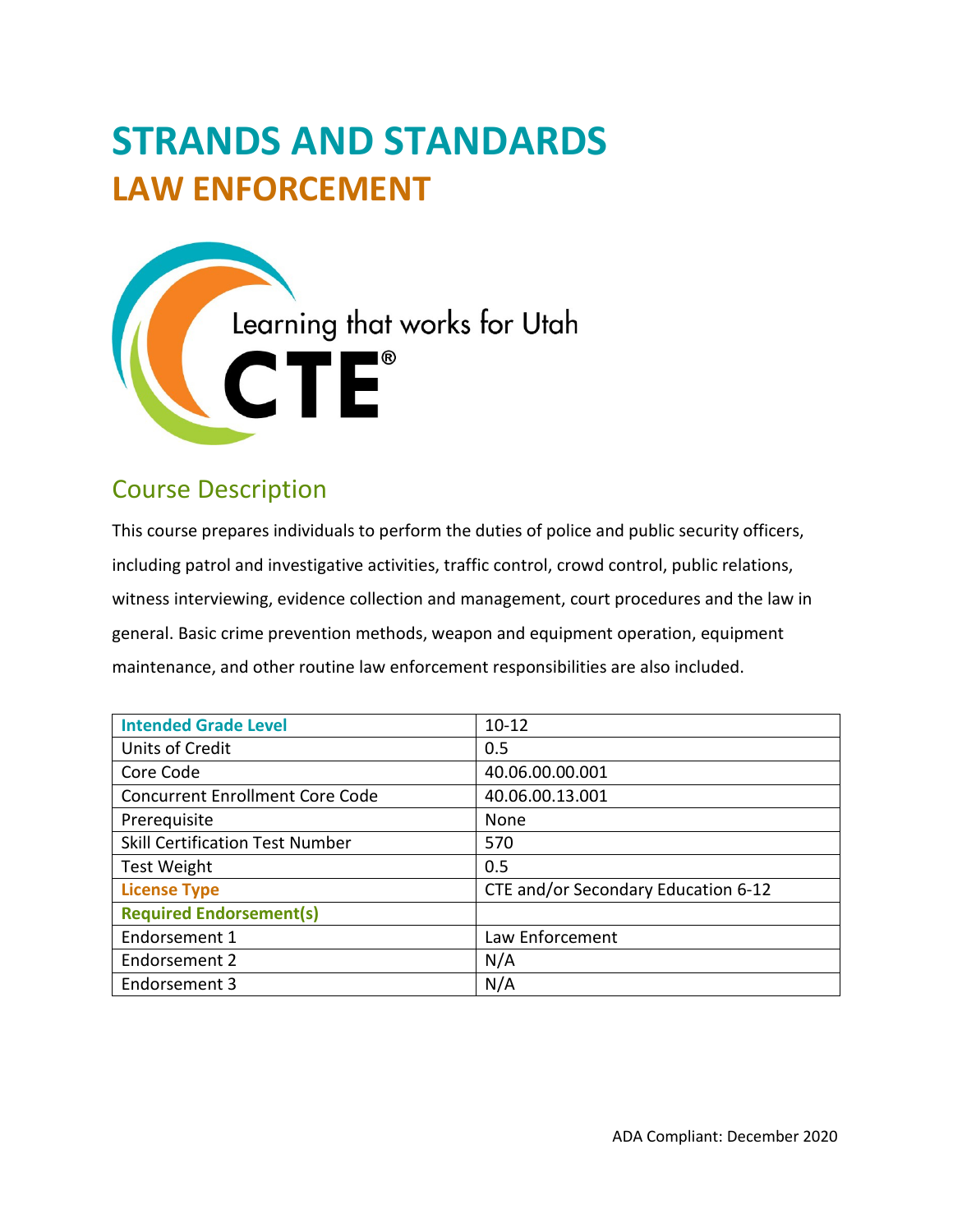**Students will be able to understand law enforcement history, crime awareness, and causes of crime.** 

#### Standard 1

Explain the history of law enforcement in relation to (Chapter 1)

- Police role in society.
- Philosophy of law enforcement
- Reformers of law enforcement

#### Standard 2

Describe Peace Officer authority in the United States. (Chapter 1)

- Federal
- State

#### Standard 3

Explain the Bill of Rights. (Chapter 1)

- History of the Bill of Rights
- Reasons for the Bill of Rights
- Rights for citizens and police

#### Standard 4

Describe different methods of crime data collection and reporting. (Chapter2)

- Uniform Crime Reports (UCR)
- National incident-based reporting systems (NIBRS)
- Persons arrested
- Clearance rates
- Why crime rates fluctuate

#### Standard 5

Identify possible causes of crime. (Chapter 3)

- Psychological explanations
- Sociological explanation
- Biological theory
- Integration of theories
- Typological theory
- Mental Illness and crime
- Crisis intervention training (CIT)
- Suicide prevention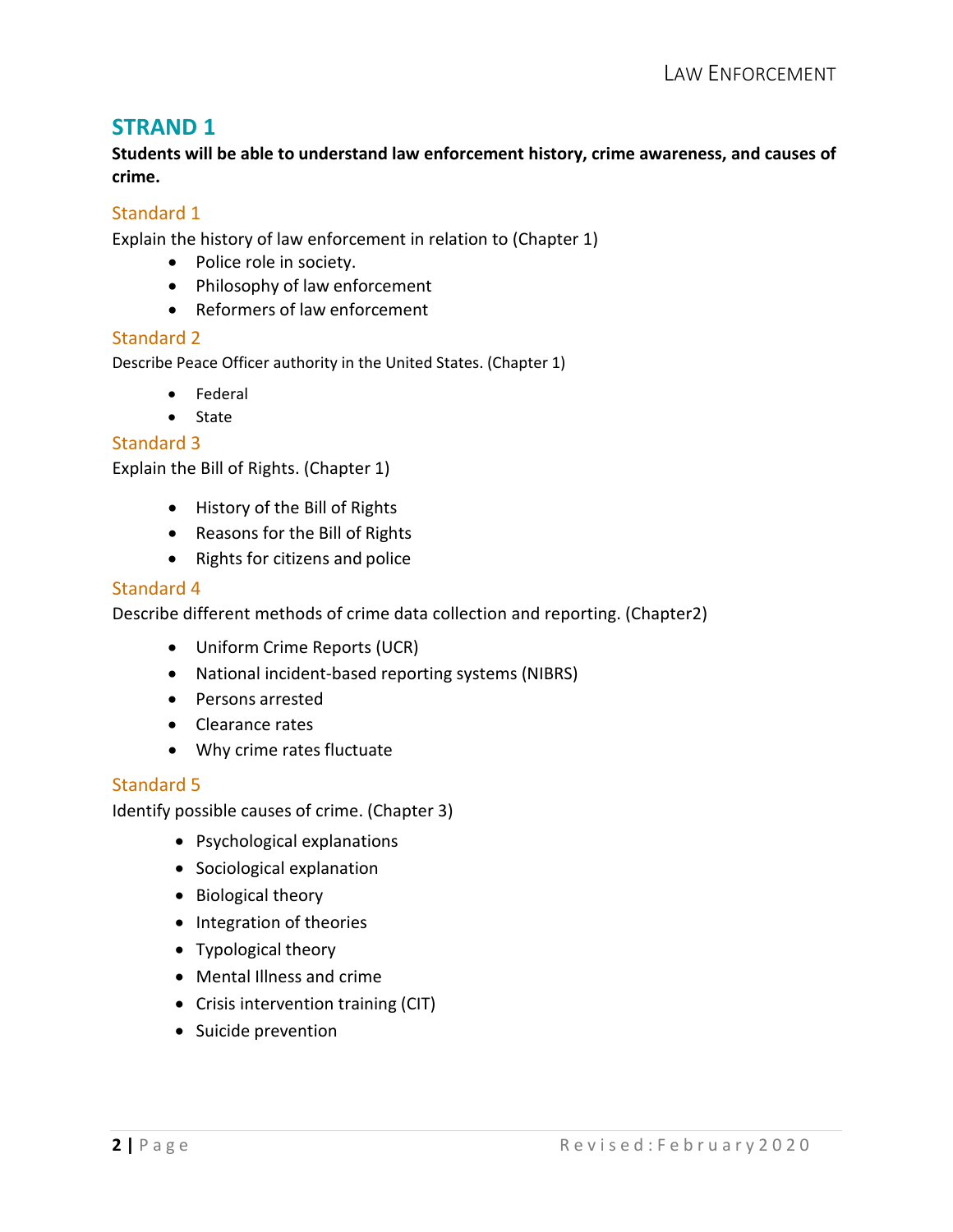#### **Students will be able to understand the law, criminal justice system, and trial proceedings.**

#### Standard 1

Examine Utah law. (Chapter 4)

- Title 76 Chapter 1, General Provisions
- Title 76 Chapter 2, Principles of Criminal Responsibilities
- Elements of crime
- Title 76 Chapter 3, Punishment
- Title 76 Chapter 4, Inchoate Offenses
- Title 76 Chapter 5, Crime Against Persons
- Title 76 Chapter 6, Crimes Against Property
- Title 76 Chapter 7, Offenses Against the Family
- Title 76 Chapter 8, Offenses Against Administration of Government
- Title 76 Chapter 9, Offenses Against Public Order and Decency
- Title 76 Chapter 10, Offenses Against Public Health, Safety, Welfare, and Morals
- Controlled Substances
- Alcohol-related Offences
- Local Law and Ordinances
- Expungement

#### Standard 2

Describe the components of the criminal justice system. (Chapter 5)

- Police
	- 1. Citation arrest
	- 2. Citizen arrest
- Courts
	- 1. Judge selection and retention
	- 2. Appellate courts
	- 3. Trial courts
	- 4. Pre-trial proceedings
	- 5. Indeterminate sentence
	- 6. Forfeiture
	- 7. Summons
- Corrections
	- 1. Corrections history
	- 2. Diversion
	- 3. Recidivism
	- 4. Furlough

#### Standard 3

Describe the trials process. (Chapter 6)

• Principles of criminal responsibility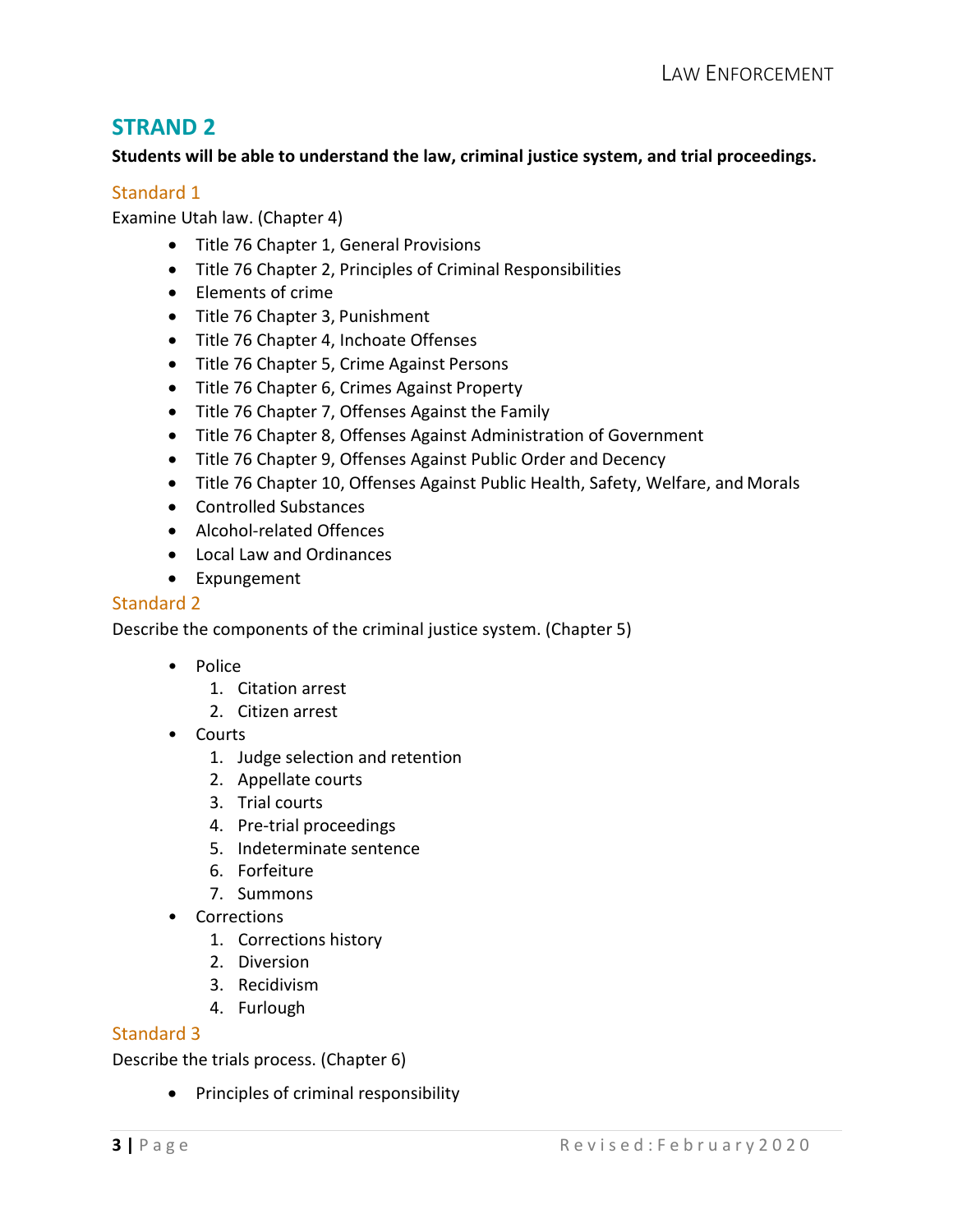- Roles of the judge
- Roles of the prosecutor and defense attorney
- Plea bargaining
- The jury
- Who must testify
- Rules of evidence
- Costs of conviction
- Appeal

#### **Students will be able to understand the corrections system and juvenile justice.**

#### Standard 1

Identify the need and purpose of corrections. (Chapter 7)

- Goals of corrections
- Corrections mission
- State Prison
- County Jails
- Prisoner rights
- Trends in corrections
- The death penalty (Capital Punishment)

#### Standard 2

Explain the juvenile justice system. (Chapter 8)

- Jurisdiction
- • Delinquent Act
	- 1. Criminal offense
	- 2. Status offense
- Diversion
- Juvenile rights
- Commissioners
- Interstate compact
- Serious youth offender law
- Certification hearing
- Division of Youth Services
- Detention center
- Expungement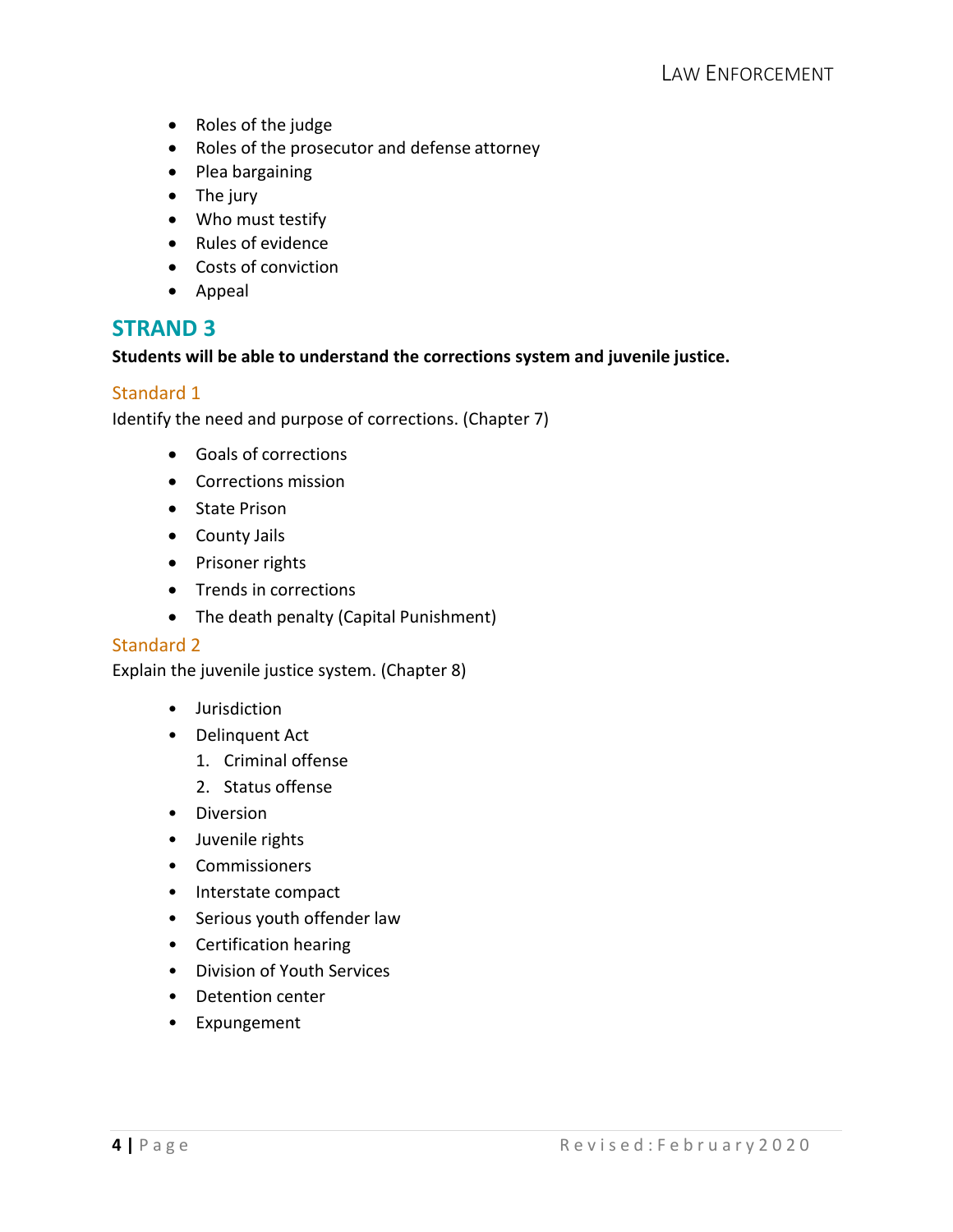**Students will be able to understand the arrest procedures, policies, and ethics of law enforcement officers.** 

#### Standard 1

Outline the laws of arrest. (Chapter 9)

- Arrest with a warrant •
- Arrest without a warrant •
- • Arrest elements
	- 1. Intent
	- 2. Authority
	- 3. Subjection
	- 4. Understanding
- Summons
- Use of force in making an arrest •
- Use of deadly force by a peace officer •

#### Standard 2

Explain search and seizure. (Chapter 9)

- Probable cause •
- Search warrant •
- • Search without a warrant
	- 1. Consent search
	- 2. Plain view
- Search of a person
- Search of a vehicle
- Stop and frisk law
- Exclusionary rule

#### Standard 3

Define agency policies and professional ethics. (Chapter 10)

- Law, policy, and ethics
- The Law Enforcement Code of Ethics
- Law enforcement disciplinary action

## **STRAND 5**

 **Students will be able to understand procedures relating to traffic investigations and patrol functions.** 

#### Standard 1

Explore basic law enforcement activities. (Chapter 11)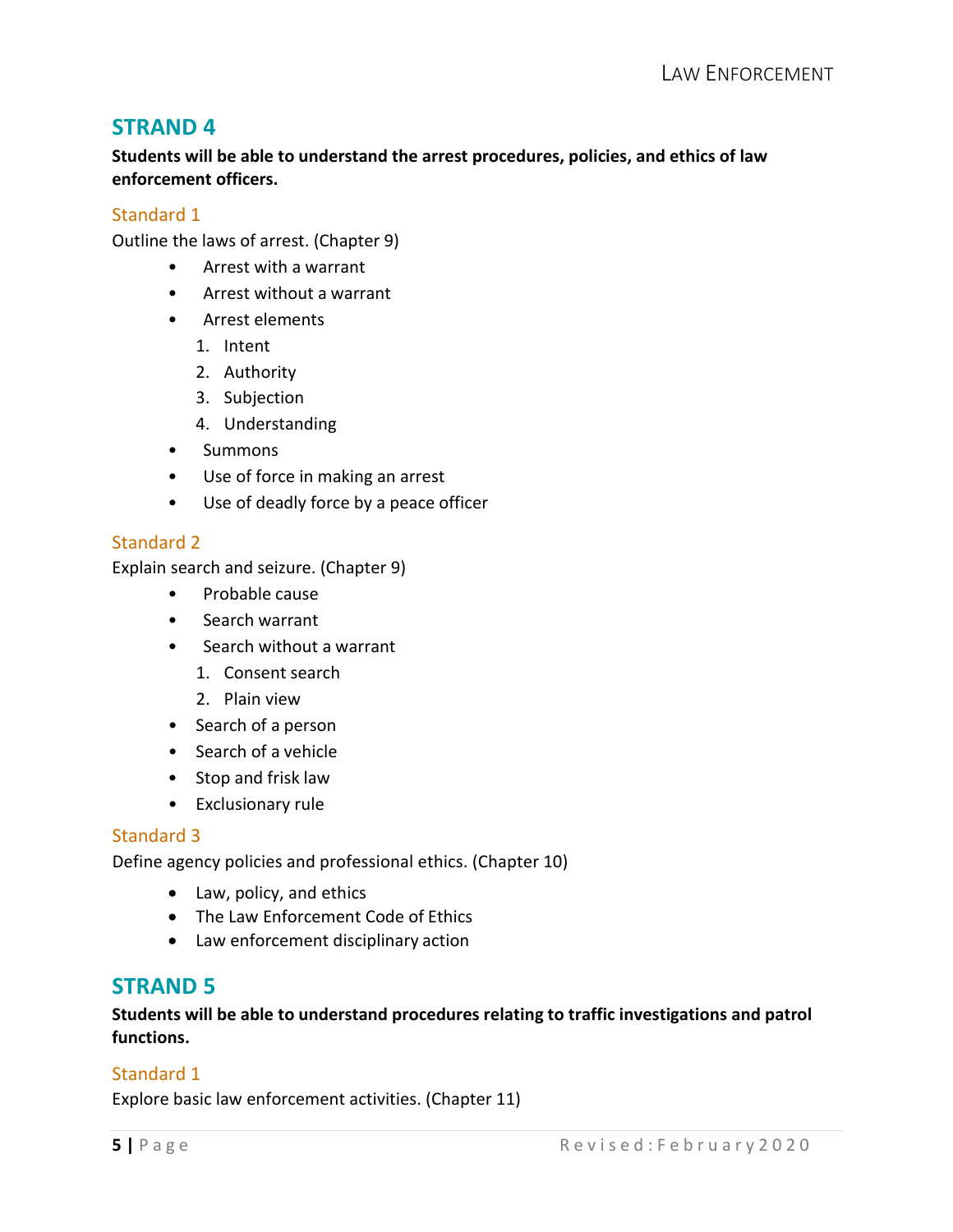- Report writing
- Use of emergency equipment
- Pursuit driving
- Command structure
- Radio procedure
- Use of force
- Use of firearms

#### Standard 2

Illustrate traffic investigations. (Chapter 12)

- Traffic laws
- Traffic stop procedures
- Accident investigations
- Driving under the influence (DUI)
	- 1. Utah DUI law
	- 2. DUI procedures

#### Standard 3

Describe patrol functions. (Chapter 14)

- Goals of patrolling
- Field interviews
- Domestic disturbances
- Civil problems

## **STRAND 6**

#### **Students will be able to understand investigative work, evidence collecting and handling.**

#### Standard 1

Explore investigative techniques. (Chapter 15)

- Developing leads
- Interviews
- Interrogations
- Miranda warning

#### Standard 2

Identify proper evidence handling. (Chapter 13)

- Physical evidence
- Chain of evidence
- Locating and collecting evidence
- Evidence analysis
- Autopsy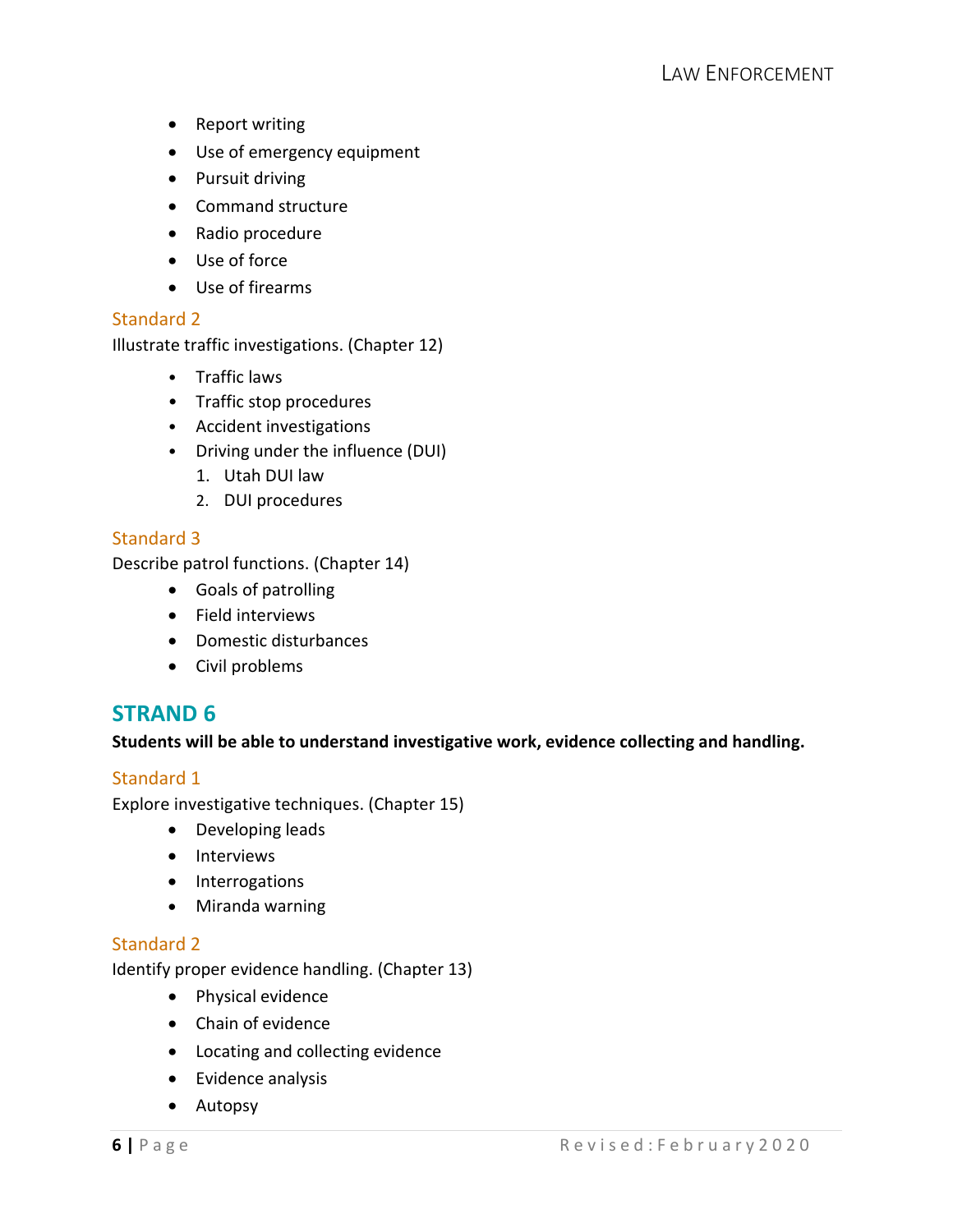- Fingerprinting
- DNA

#### **Students will be able to understand law enforcement as an occupation.**

#### Standard 1

Explore career paths in Law Enforcement. (Chapter 17)

- Job Opportunities
- Minimum qualifications and testing
- Application process

#### Standard 2

Describe different specialized units. (Chapter 16)

- Special Weapons and Tactics (SWAT)
- Gang unit
- Narcotics unit
- Vice squad
- K-9 unit
- Community-oriented policing unit (COP)
- School resource officer (SRO)
- Major accident team
- Court services
- Training unit
- Criminal intelligence unit (CIU)
- Chaplain corps
- Reserve corps
- Search and rescue

#### Standard 3

Recognize rewards and challenges of law enforcement careers. (Chapter 17)

- Rewards
	- 1. Public recognition
	- 2. Community Services
	- 3. Job promotion
	- 4. Variety
- Challenges
	- 1. Shift schedules
	- 2. Societal influences
	- 3. Emotional/Physical challenges
- Work/Life Balance